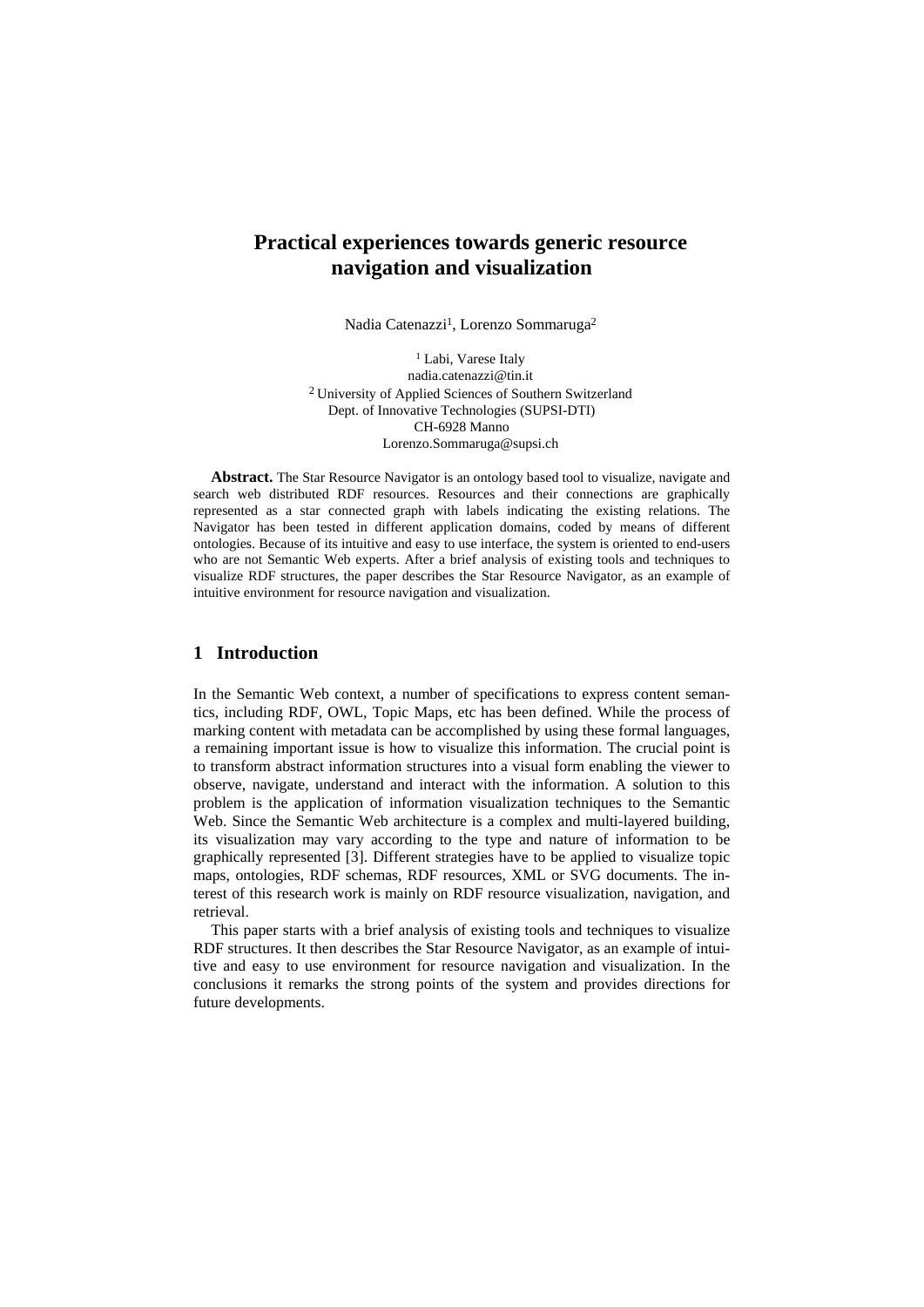#### **2 The issue of visualizing RDF resources**

Semantic Web resources can be rigorously described thanks to a number of formal languages; this allows a network of information and meta-information to be defined and used for inference by automatic tools. However the human user cannot rely only on these formal definitions; he/she needs a graphical representation to understand resources and their relations. In order to meet this need different solutions have been proposed for ontology and RDF data visualization. Some of them are provided within RDF or ontology editing tools. Here is a list of the most relevant:

- − RDFSViz, a visualization service for ontologies represented in RDF schema [\(http://www.dfki.uni-kl.de/frodo/RDFSViz/](http://www.dfki.uni-kl.de/frodo/RDFSViz/));
- − OntoViz, a highly configurable ontology visualization tool integrated in Protégé [\(http://protege.stanford.edu/plugins/ontoviz/ontoviz.html\)](http://protege.stanford.edu/plugins/ontoviz/ontoviz.html);
- − IsaViz, a flexible tool for RDF graph visualization, with a number of functions for zooming, editing, searching and browsing the graph structure (http://www.w3.org/2001/11/IsaViz/);
- RDF Gravity (http://semweb.salzburgresearch.at/apps/rdf-gravity/user\_doc.html), a tool for visualizing and navigating directed graphs built in RDF and OWL, with the possibility to zoom, search, filter out and visualize specific parts of RDF graphs;
- − GVis [2], a general purpose, flexible and highly customizable graph visualization tool is, used in the context of the Hera project for visualizing large RDF graphs;
- − Cluster Map [3], a key component of the Spectacle system, used for the visualization of ontological data, with a very expressive and configurable interface.

The previously listed tools propose interesting solutions to represent ontologies and RDF data; although some of them have a very intuitive graphical interface (e.g. RDF Gravity) they require knowledge of the main Semantic Web concepts: ontology, class, properties, instance, literal, etc.

Another group of visualization techniques aims to visualize RDF instances or resources to end-users who are not Semantic Web experts. RDF resources are based on formal structures like ontologies or schemas, which are part of the system, but made transparent to the user.

The FOAFNAUT system, for instance, (http://www.foafnaut.org/) belongs to this group. The system shows a graphically navigable network of persons who know each other. If a person is selected, the node is expanded and the connected resources are shown around, without erasing the details of the already visited resources. This system is based on the FOAF (Friend-of-a-friend) vocabulary that allows the expression of personal information and relationships creating a social network of persons (http://www.foaf-project.org).

The Star Resource Navigator, presented hereafter, is another example of system in this category; it is an ontology based system for navigating and retrieving RDF resources oriented to end-users who are not Semantic Web experts.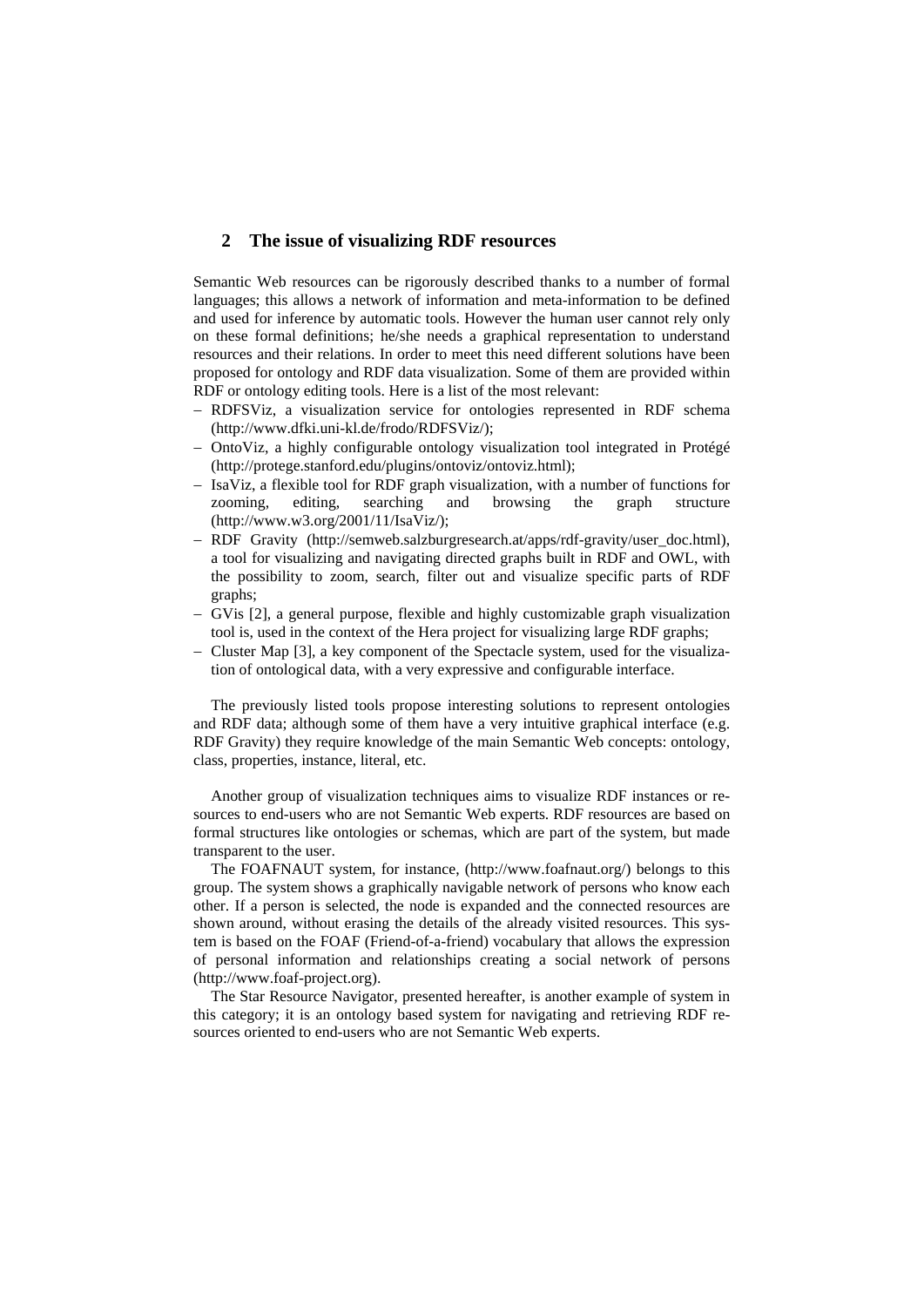## **3 The Star Resource Navigator**

The Star Resource Navigator project was undertaken at the Department of Innovative Technology of the Applied Sciences University of Southern Switzerland (SUPSI-DTI), with the objective of providing a generic tool for RDF resource visualization, navigation and retrieval. The resources are usually spatially distributed and identified by URI. The system is based on the PeC Navigator [4], developed to provide a graphic visualization of people, groups and competencies within the SUPSI domain.

The Star Resource Navigator main distinctive feature with respect to the PeC Navigator, is to be not constrained to a specific application domain. Different domains have been used to test its capabilities: the initial SUPSI domain, the e-learning domain for the description of competencies and learning content [1], the pet domain for the description of people and animals. In addition, experiments in the cultural heritage domain are currently in progress. Each domain structure is coded in a specific ontology:

- − the PeC ontology for the SUPSI application domain,
- − the competence ontology used in the learning domain.
- − the pet ontology adapted from [http://ideagraph.net/xmlns/pets/hedwig.xml] for the pet domain.

The Star Resource Navigator three-tier architecture guarantees independence among content, logic and presentation. This separation allows independence from the application domain.



Fig. 1. The Star Resource Navigator graph for the learning domain. This figure shows a competence, its related competencies and didactic material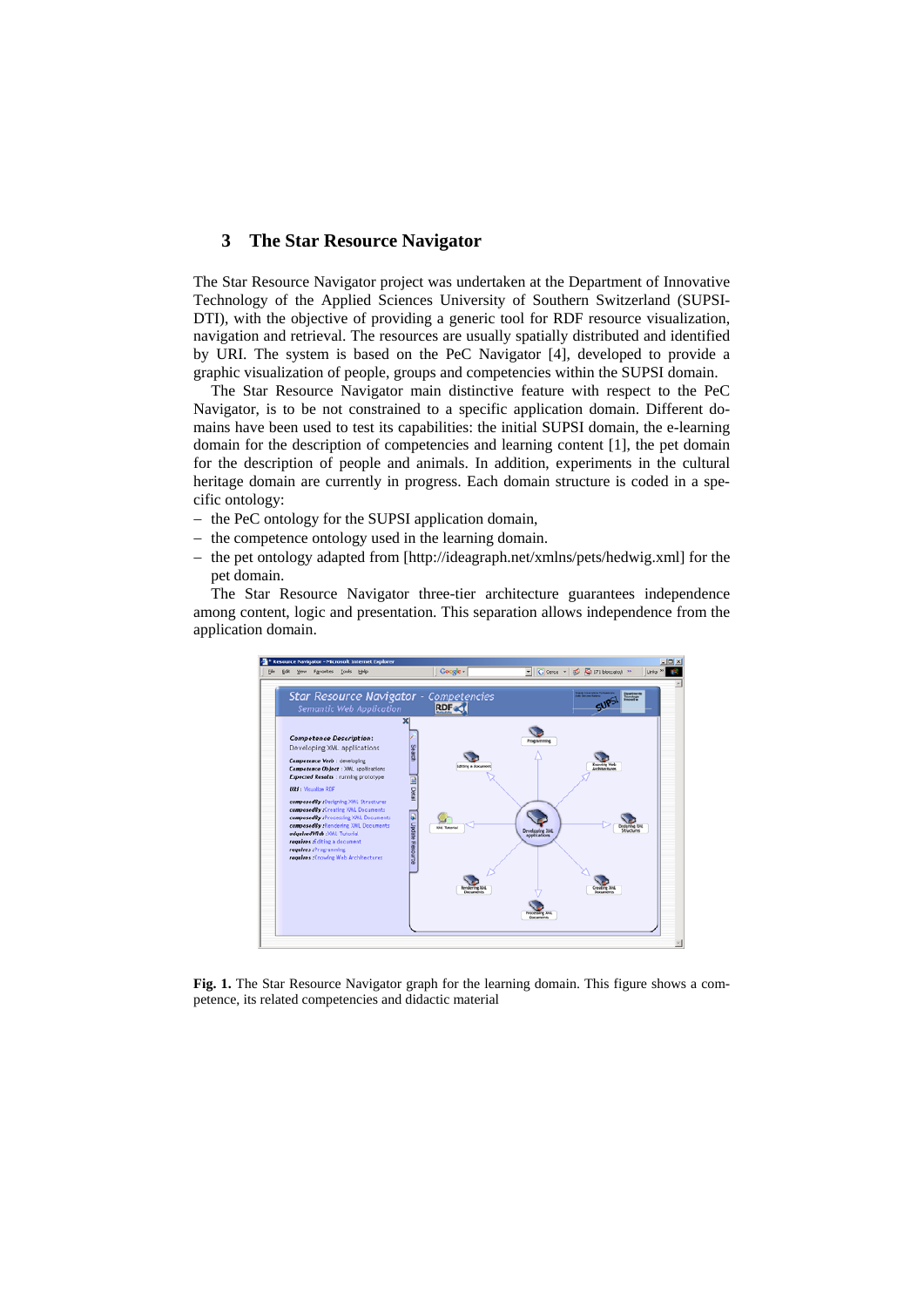As in the original PeC Navigator, the Star Resource Navigator approach for presenting resources and their connections takes inspiration from the FOAFNAUT interface model. However, the Star Navigator is not limited to a specific vocabulary. Resources and their connections are graphically represented as a star connected graph whose centre is the currently selected node, surrounded by the related resources (see Fig. 1 for the learning domain and Fig. 2 for the pet domain). In the graphical representation different resource types, as identified by ontology classes, are shown using different icons.



**Fig. 2.** The Star Resource Navigator graph for the pet domain. This figure shows a person resource in the centre of the graph, surrounded by another person resource, that he knows, and several pet resources that he feeds

If the user selects a new resource, the selected node smoothly moves to the centre of the graph and its details are shown in the left panel of the window. For instance by selecting the cat resource in Fig. 2, the chosen node moves to the centre of the graph (see Fig. 3).

Another interesting feature is the search capability (see Fig. 4). The search is activated by specifying a search string in the input textbox "search", and indicating which resource type to retrieve. All resources matching the search string are listed. The user may select a specific resource and see the resource details by using the "Expand" button. This simple search mechanism could be enriched with a more sophisticated mechanism that allows inferences to be made on the RDF resources.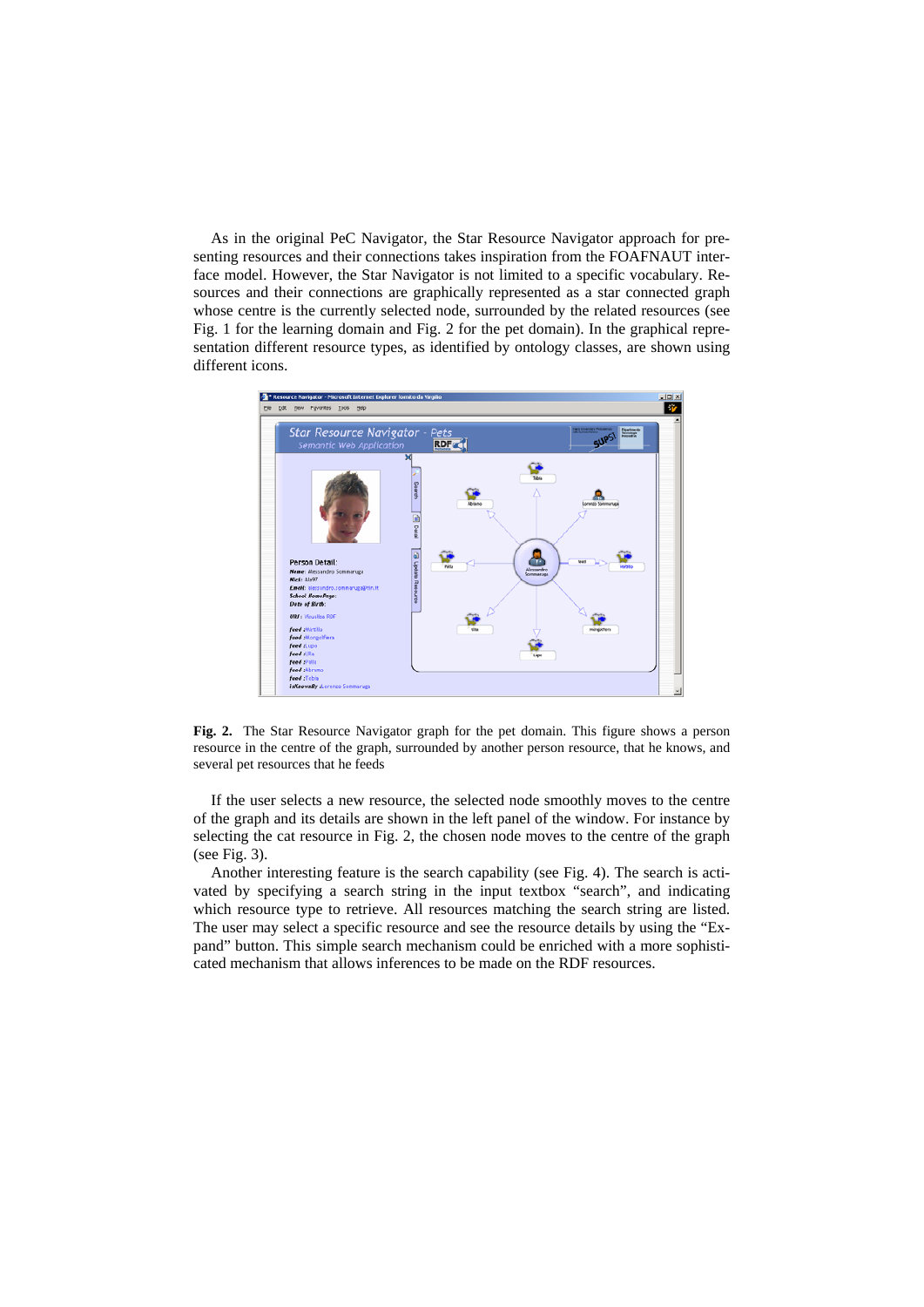

Fig. 3. Resource detail in the pet domain. This figure shows a pet resource and the related person who feeds it



**Fig. 4.** Searching in the Star Resource Navigator. The figure shows in the search panel all the resource instances in the SUPSI domain corresponding to the selected type (Competence)